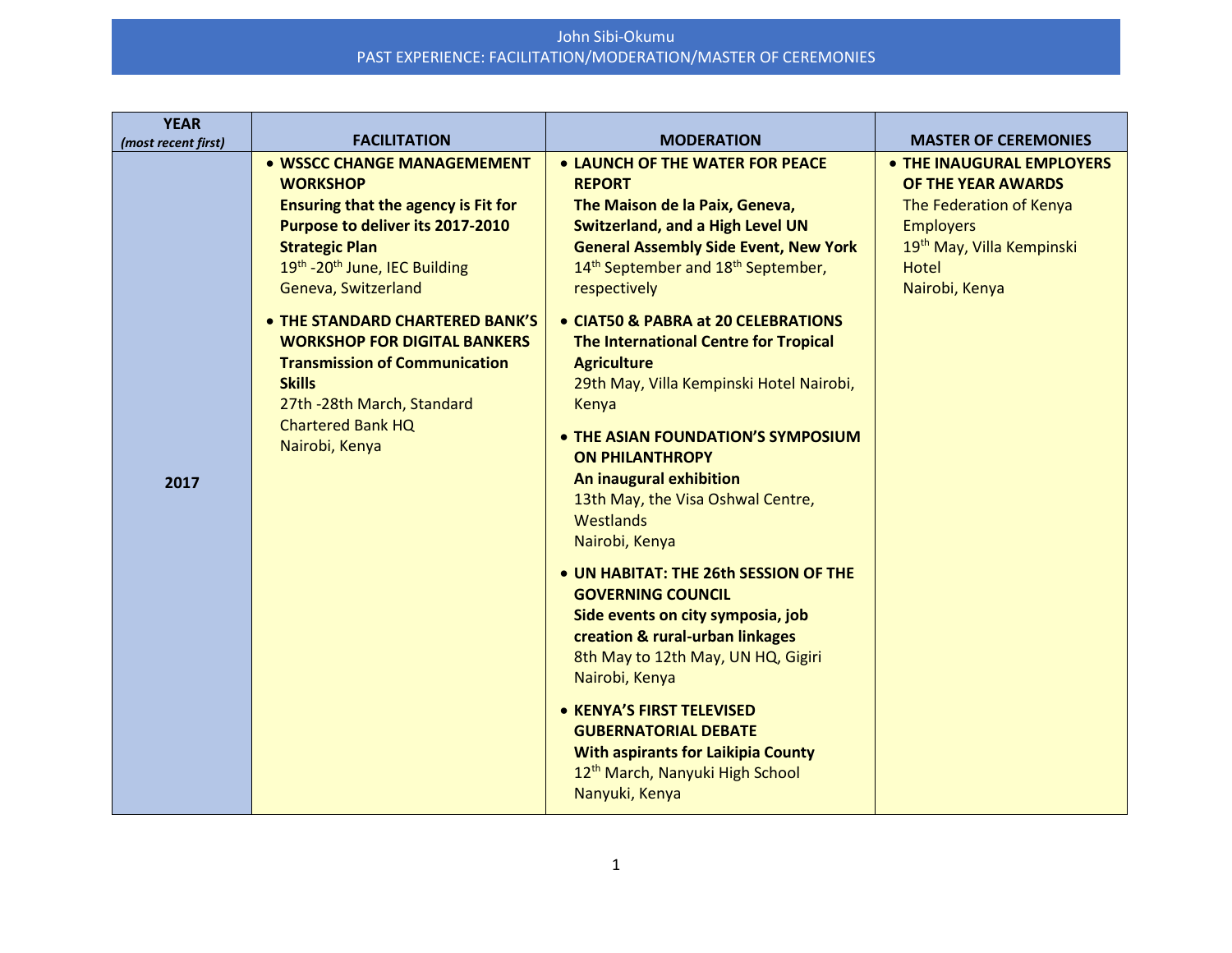| • 2nd NATIONAL SANITATION & HYGIENE<br><b>CONFERENCE</b><br>Accelerating access to adequate and<br>equitable sanitation and hygiene for all                                                                                                                                                                                                                                                                                                                                                                                           | (most recent first) | <b>FACILITATION</b> | <b>MODERATION</b> | <b>MASTER OF CEREMONIES</b> |
|---------------------------------------------------------------------------------------------------------------------------------------------------------------------------------------------------------------------------------------------------------------------------------------------------------------------------------------------------------------------------------------------------------------------------------------------------------------------------------------------------------------------------------------|---------------------|---------------------|-------------------|-----------------------------|
| and ending open defecation in Kenya<br>7th February to 9th February, Safari Park<br><b>Hotel</b><br>Nairobi, Kenya                                                                                                                                                                                                                                                                                                                                                                                                                    |                     |                     |                   |                             |
| • PROCTER & GAMBLE & WORLD VISION:<br><b>PARTNERSHIP ANNOUNCEMENT</b><br><b>For Children's Safe Drinking Water</b><br>(CSDW) Programme<br>17th January; Fairmont Norfolk Hotel<br>Nairobi, Kenya                                                                                                                                                                                                                                                                                                                                      |                     |                     |                   |                             |
| • OFFICIAL LAUNCH OF THE JOBS FOR<br><b>AFRICA FOUNDATION</b><br><b>Hosted by the International Organisation</b><br>of Employers (IOE)<br>3rd November, Intercontinental Hotel<br>Geneva, Switzerland<br>• HIGH LEVEL SIDE PANEL: UNITED<br><b>NATIONS' GENERAL ASSEMBLY</b><br>2016<br>'WATER AS AN INSTRUMENT FOR PEACE'<br><b>Hosted by Switzerland, Senegal, Costa</b><br><b>Rica and Slovenia with UN Deputy</b><br><b>Secretary General, J. Elliasson</b><br>22 <sup>nd</sup> September, UN Headquarters<br>Geneva, Switzerland |                     |                     |                   |                             |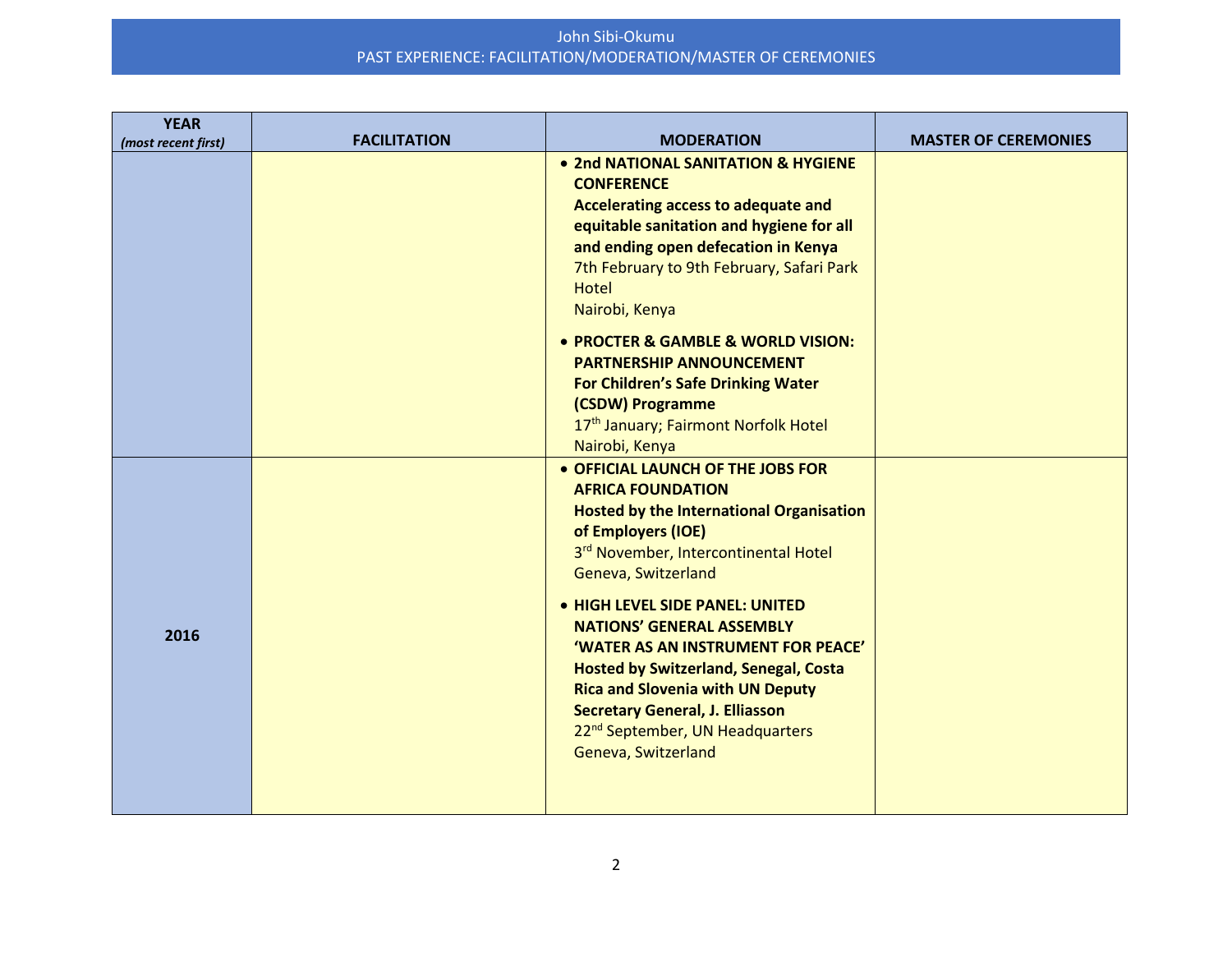| <b>YEAR</b><br>(most recent first) | <b>FACILITATION</b> | <b>MODERATION</b>                                                                                                                                                                                                                                                                                                                                                                      | <b>MASTER OF CEREMONIES</b> |
|------------------------------------|---------------------|----------------------------------------------------------------------------------------------------------------------------------------------------------------------------------------------------------------------------------------------------------------------------------------------------------------------------------------------------------------------------------------|-----------------------------|
|                                    |                     | • 2016 WORLD WATER WEEK - WATER<br><b>FOR SUSTAINABLE GROWTH</b><br><b>Advances in Rural Water Services</b><br>$\Omega$<br><b>Social Sustainability as a Framework</b><br>$\circ$<br>for the Water SDGs<br><b>O</b> Accountability for Sustainable<br><b>Service Delivery in Fragile States</b><br>28th August to 2nd September, City<br><b>Conference Center</b><br>Stockholm, Sweden |                             |
|                                    |                     | • TRADE MARK EAST AFRICA (TMEA):<br><b>WOMEN AND TRADE PROGRAMME</b><br>Visit by Netherlands' Minister for Trade<br>& Development Cooperation<br>21 <sup>st</sup> July; Laico Regency Hotel<br>Nairobi, Kenya                                                                                                                                                                          |                             |
|                                    |                     | • AGENCY FOR COOPERATION AND<br><b>RESEARCH IN DEVELOPMENT (ACORD):</b><br><b>MEETING TO REVIEW</b><br>Development Interventions by '3 BRICS'<br>- Brazil, India and China<br>29th June; Fairview Hotel<br>Nairobi, Kenya                                                                                                                                                              |                             |
|                                    |                     | • PRE-WORLD REFUGEE DAY CONFERENCE<br>15 <sup>th</sup> June, Intercontinental Hotel Nairobi,<br>Kenya                                                                                                                                                                                                                                                                                  |                             |
|                                    |                     | • HIGH LEVEL PANEL ON AGRICULTURAL<br><b>TRANSFORMATION TOWARDS</b><br><b>CREATING JOBS FOR YOUTH IN AFRICA</b>                                                                                                                                                                                                                                                                        |                             |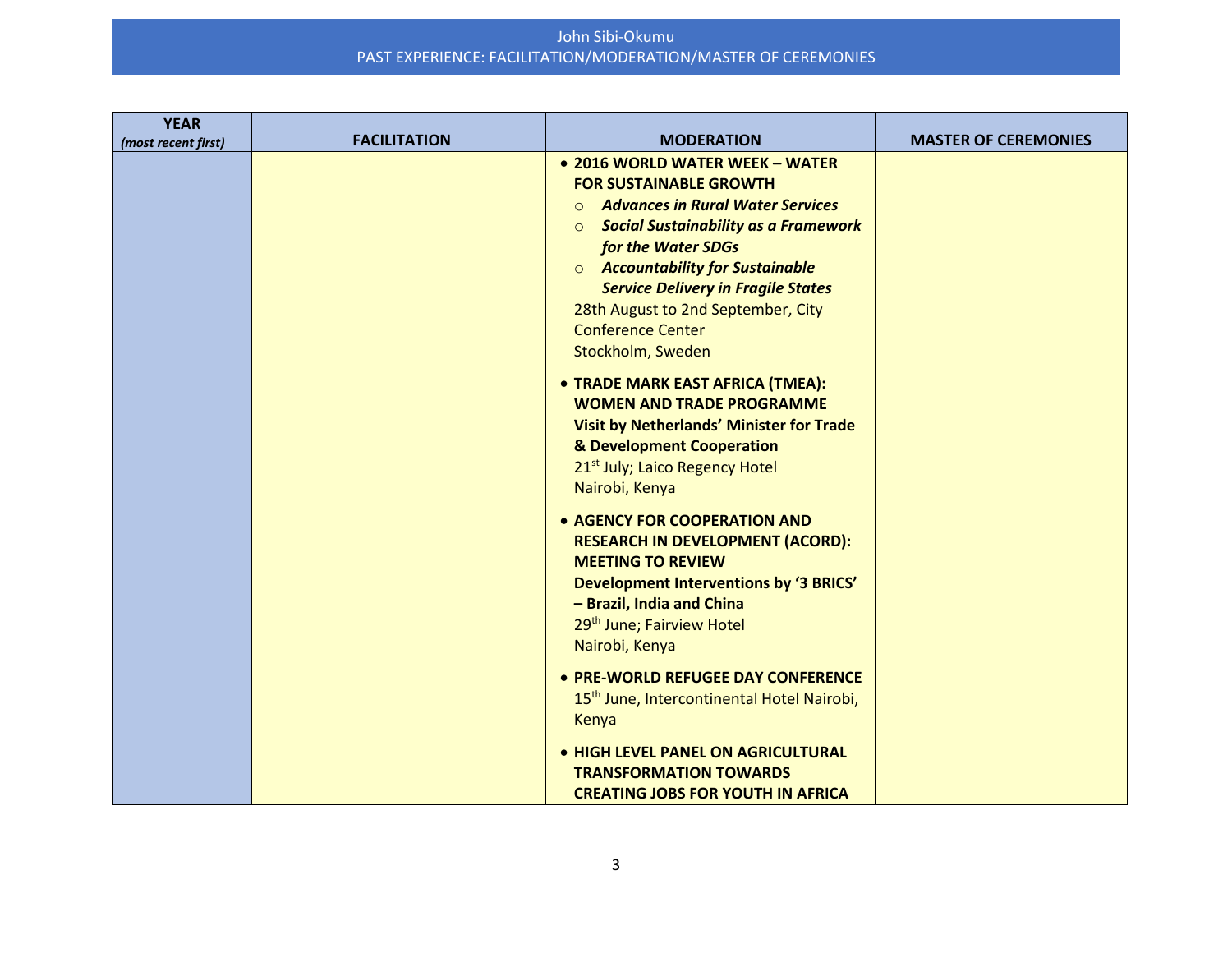| <b>YEAR</b>         |                     |                                                                                                                                                                                                                             |                             |
|---------------------|---------------------|-----------------------------------------------------------------------------------------------------------------------------------------------------------------------------------------------------------------------------|-----------------------------|
| (most recent first) | <b>FACILITATION</b> | <b>MODERATION</b><br>With Dr. Mukhisa Kituyi, SG/UNCTAD<br>and HE Gregoire Owona, Minister for<br><b>Labour and Social Security, Cameroun</b><br>6 <sup>th</sup> June; Palais des Nations<br>Geneva, Switzerland            | <b>MASTER OF CEREMONIES</b> |
|                     |                     | • THE FIRST AFRICAN EMPLOYERS'<br><b>SUMMIT</b><br><b>Officially opened by HE Uhuru Kenyatta</b><br>5 <sup>th</sup> May to 7 <sup>th</sup> May; Enashipai Resort,<br>Naivasha, Kenya                                        |                             |
|                     |                     | • CRITICAL CONVERSATIONS ON THE<br><b>REFUGEE CRISIS: AN EXPERTS'</b><br><b>PERSPECTIVE</b><br>'Forced Migration Perceptions and<br>Reality'<br>3rd May; The Alliance Francaise<br>Nairobi, Kenya                           |                             |
|                     |                     | • CRITICAL CONVERSATIONS ON THE<br><b>REFUGEE CRISIS: A JOURNALISTIC</b><br><b>PERSPECTIVE</b><br>'One ImageThree Perspectives.'<br>26 <sup>th</sup> April; The Goethe Institute<br>Nairobi, Kenya                          |                             |
|                     |                     | • THE 10TH ANNUAL FILMAID FILM<br><b>FESTIVAL AWARDS CEREMONY</b><br>With Magu Ngumo, Mordecai Odera,<br><b>Keefe Murren and Catherine Hamon</b><br><b>Sharpe</b><br>6 <sup>th</sup> October; Tribe Hotel<br>Nairobi, Kenya |                             |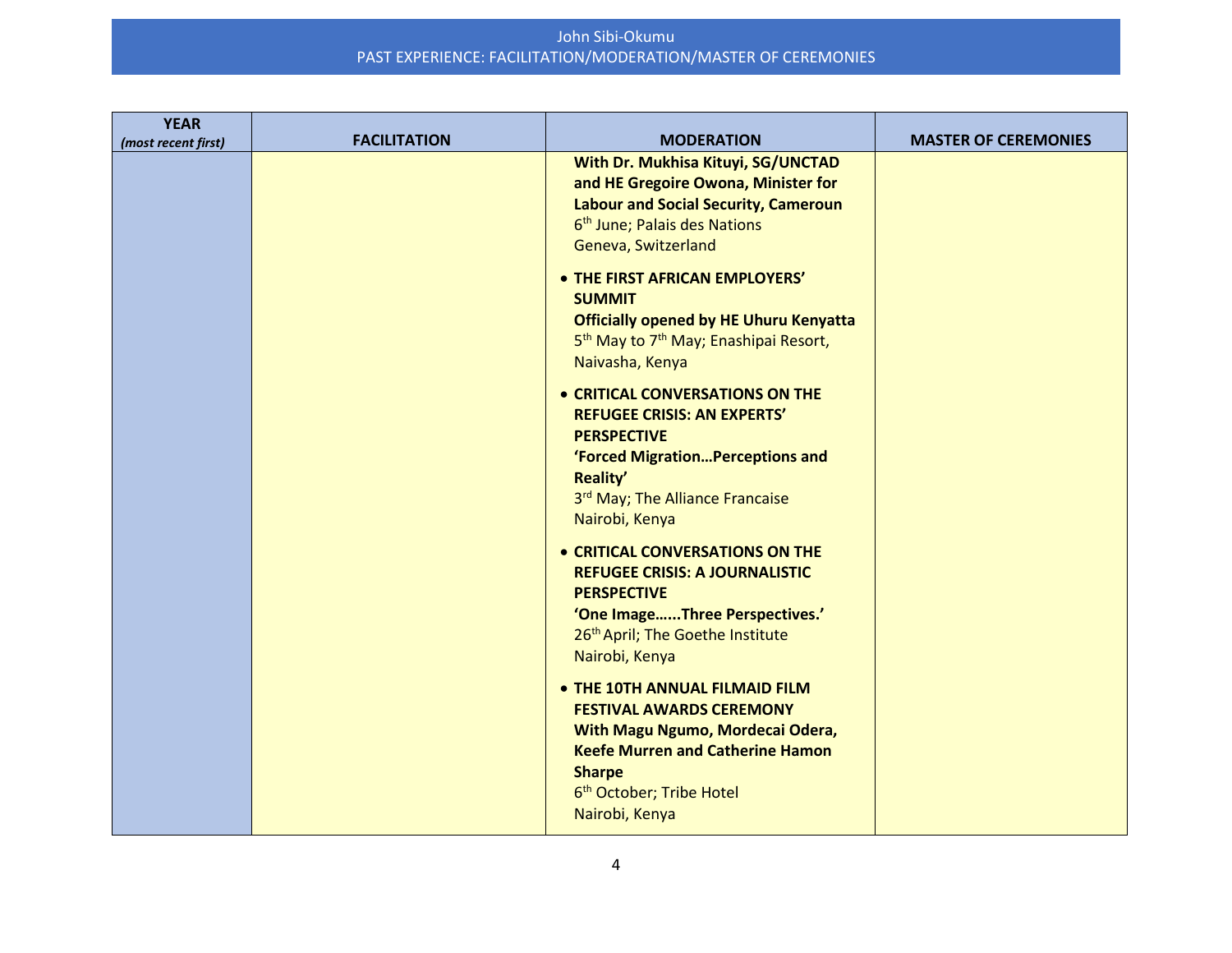| <b>YEAR</b><br>(most recent first) | <b>FACILITATION</b>                                                                                                                                                                       | <b>MODERATION</b>                                                                                                                                                                                                                                                                                                                                                                                                                                                                                                                                                                                                                                                                                                       | <b>MASTER OF CEREMONIES</b>                                                                                                                                                                                                            |
|------------------------------------|-------------------------------------------------------------------------------------------------------------------------------------------------------------------------------------------|-------------------------------------------------------------------------------------------------------------------------------------------------------------------------------------------------------------------------------------------------------------------------------------------------------------------------------------------------------------------------------------------------------------------------------------------------------------------------------------------------------------------------------------------------------------------------------------------------------------------------------------------------------------------------------------------------------------------------|----------------------------------------------------------------------------------------------------------------------------------------------------------------------------------------------------------------------------------------|
|                                    |                                                                                                                                                                                           | • TOYOTA TSUSHO. PRE-TICAD RECEPTION<br>Host: Jon C. Karube, President and CEO,<br><b>Toyota Tsusho</b><br>25 <sup>th</sup> August, Muthaiga Club<br>Nairobi, Kenya<br>• 100 RESILIENT CITIES-PIONEERED BY THE<br><b>ROCKEFELLER FOUNDATION</b><br>"Final Cluster" Announcement, with<br><b>Governor Evans Kidero</b><br>25 <sup>th</sup> May; Charter Hall<br>Nairobi, Kenya<br>• KRAPID & KIWASH PROJECT LAUNCHES<br>FOR THE MILLENNIUM WATER ALLIANCE<br>With H. E. Mwai Kibaki, CGH<br>18 <sup>th</sup> February, The Safari Park Hotel<br>Nairobi, Kenya<br>• THE AMARA CHARITABLE TRUST, WORLD<br><b>MUSIC FUND RAISER CONCERT</b><br>9 <sup>th</sup> January, the Visha Oshwal Hall<br><b>Westlands; Nairobi</b> |                                                                                                                                                                                                                                        |
| 2015                               | • The World Bank's Communications'<br><b>Department (East Asia and Pacific</b><br>Team)<br>'One Team Learning Forum'<br>24 <sup>th</sup> to 27 <sup>th</sup> May;<br>Ha Long Bay, Vietnam | • THE WORLD WATER FORUM, 2015: HIGH<br>LEVEL PANEL ON 'WATER AS AN SDG'<br>14 <sup>th</sup> April<br>Daegu, South Korea<br>• THE WORLD BANK'S WATER &<br><b>SANITATION PROGRAM (WSP): UTILITY</b><br><b>REFORMS WORKSHOP</b><br>17 <sup>th</sup> to 20 <sup>th</sup> March; The Boma Hotel<br>Nairobi, Kenya                                                                                                                                                                                                                                                                                                                                                                                                            | • THE AFRICAN MEDIA<br><b>LEADERS' FORUM</b><br>11 <sup>th</sup> to 13 <sup>th</sup> November<br>Johannesburg, South Africa<br>• SCHNEIDER ELECTRIC - KENYA<br><b>LAUNCH</b><br>16 <sup>th</sup> July; dusitD2 Hotel<br>Nairobi, Kenya |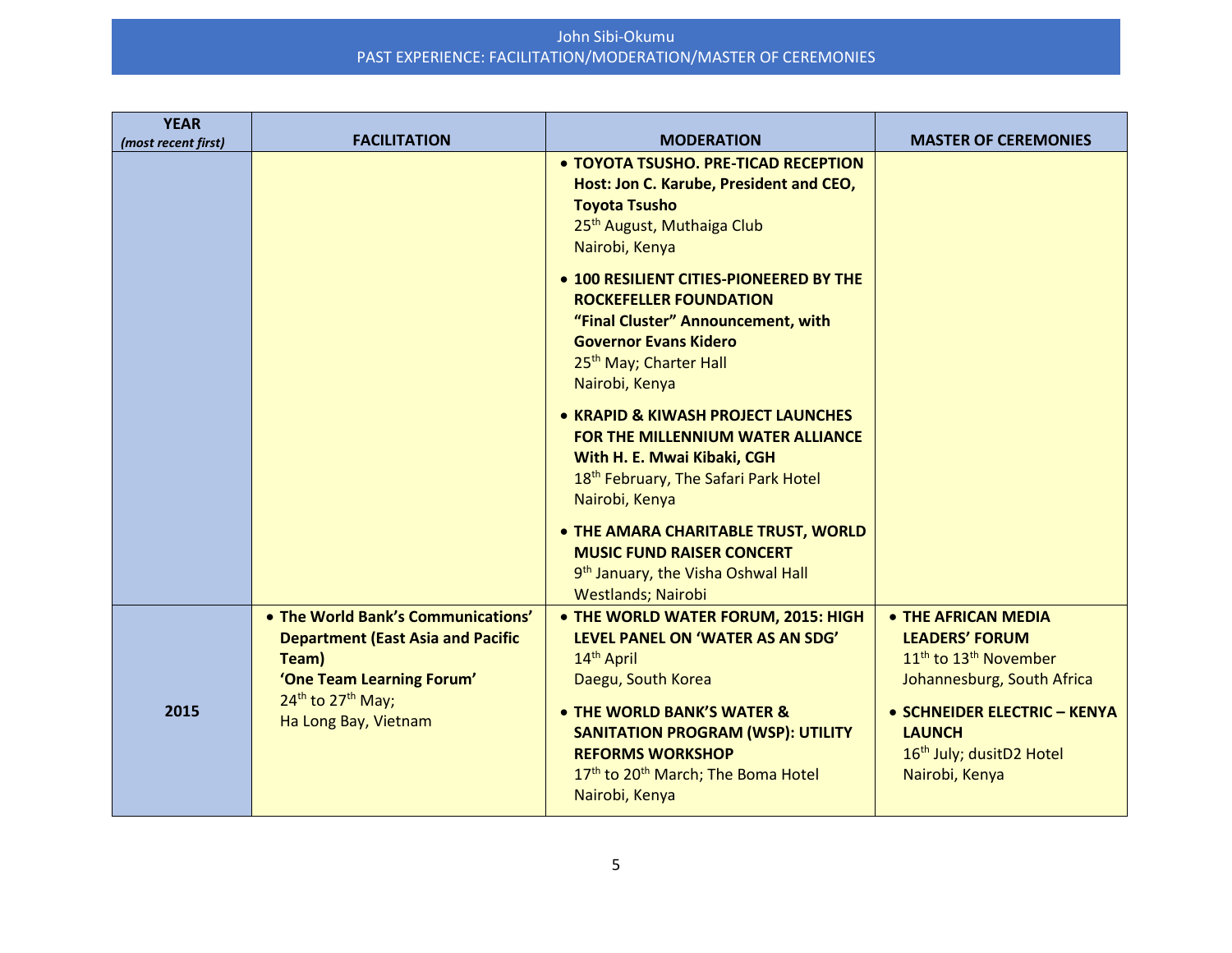| <b>YEAR</b><br>(most recent first) | <b>FACILITATION</b>                                                                                                                                                                                                                                                                                                                                                                                                                                            | <b>MODERATION</b>                                                                                                                                                                                                                                                                                                                                                                                                                                            | <b>MASTER OF CEREMONIES</b>                                                                                                                                                                                                                                                                                                                                                          |
|------------------------------------|----------------------------------------------------------------------------------------------------------------------------------------------------------------------------------------------------------------------------------------------------------------------------------------------------------------------------------------------------------------------------------------------------------------------------------------------------------------|--------------------------------------------------------------------------------------------------------------------------------------------------------------------------------------------------------------------------------------------------------------------------------------------------------------------------------------------------------------------------------------------------------------------------------------------------------------|--------------------------------------------------------------------------------------------------------------------------------------------------------------------------------------------------------------------------------------------------------------------------------------------------------------------------------------------------------------------------------------|
|                                    |                                                                                                                                                                                                                                                                                                                                                                                                                                                                | <b>. ASTRAL AVIATION LTD: ANNIVERSARY</b><br><b>COCKTAIL PARTY</b><br>25 <sup>th</sup> March; Jomo Kenyatta Airport, Cargo<br><b>Handling Section</b><br>Nairobi, Kenya<br>• AIR CARGO AFRICA<br>25 <sup>th</sup> to 27 <sup>th</sup> February<br>Johannesburg, South Africa<br>• FEPACI (AFRICAN FEDERATION OF<br><b>FILMMAKERS)</b><br><b>Launch of Nairobi HQ</b><br>5 <sup>th</sup> February; Safari Park Hotel<br>Nairobi, Kenya                        | • AMREF HEALTH AFRICA'S<br><b>Pre-conference Stakeholders'</b><br><b>Breakfast</b><br><b>The Serena Hotel</b><br>Nairobi, Kenya<br>The Mercedes S-500 Comes<br>to Kenya!'<br><b>Launch Ceremony for D.T.</b><br>Dobie Ltd.<br><b>Wilson Airport</b><br>Nairobi, Kenya                                                                                                                |
| 2014                               | • The Red Cross & Red Crescent:<br><b>Global Communication Forum</b><br>October; The Boma Hotel<br>Nairobi, Kenya<br>• World Bank's Water & Sanitation<br>Program (WSP):<br><b>Migori County Assembly Retreat on</b><br><b>Public Health and Sanitation</b><br>July; The Great Rift Valley Lodge<br>Naivasha, Kenya<br>• The Standard Chartered Bank's<br><b>Africa Summit,</b><br>2014 February; Standard Chartered<br><b>Bank Building</b><br>Nairobi, Kenya | • THE 3RD EAST AFRICAN COMMUNITY<br><b>UNIVERSITY STUDENTS' DEBATES</b><br><b>Topic: 'Federation is the First Step</b><br><b>Towards Integration'</b><br>September, Catholic University<br>Nairobi, Kenya<br>• THE KATIBA INSTITUTE OF KENYA'S<br><b>INTERNATIONAL CONFERENCE ON</b><br><b>CONSTITUTIONAL REFORM</b><br><b>Session Title: 'Shaping &amp; Interpreting</b><br><b>Transformative Constitutions'</b><br><b>Panafric Hotel</b><br>Nairobi, Kenya | • FAWE CONFERENCE CLOSURE<br><b>&amp; AWARDS' DINNER</b><br>The Boma Hotel<br>Nairobi, Kenya<br>• AMREF HEALTH AFRICA's<br><b>Pre-Conference Stakeholders'</b><br><b>Breakfast</b><br><b>The Serena Hotel</b><br>Nairobi, Kenya<br><b>'THE MERCEDES S-500 COMES</b><br><b>TO KENYA!'</b><br><b>Launch Ceremony for D.T.</b><br>Dobie Ltd.<br><b>Wilson Airport</b><br>Nairobi, Kenya |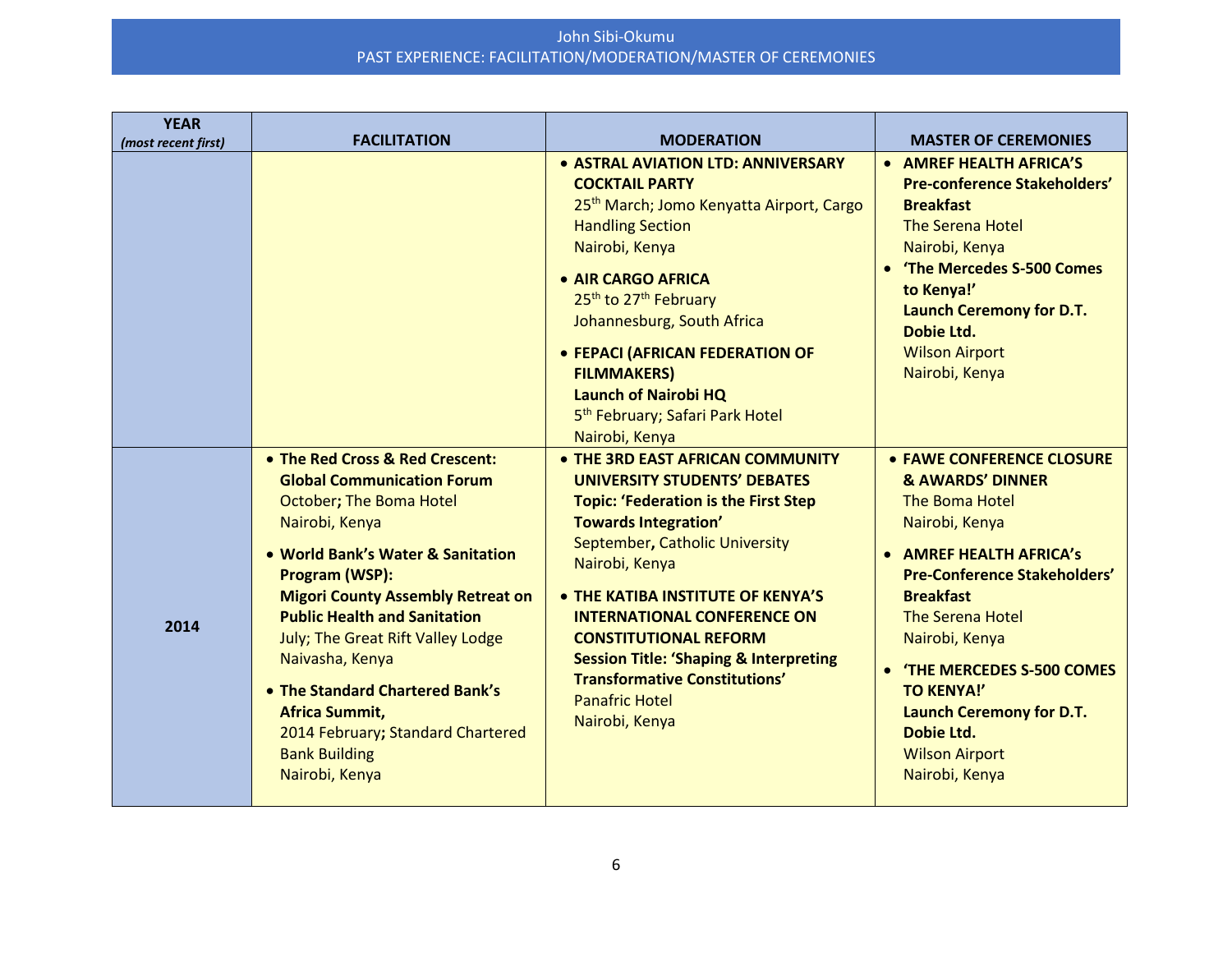| <b>YEAR</b>         |                                                                                                                                                                                                                                                                                                                                   |                                                                                                                                                                                                                                                                                                                                                                                                                                                                                                                                      |                                                                                                                                                                                                                                                                                                                                                                                                                              |
|---------------------|-----------------------------------------------------------------------------------------------------------------------------------------------------------------------------------------------------------------------------------------------------------------------------------------------------------------------------------|--------------------------------------------------------------------------------------------------------------------------------------------------------------------------------------------------------------------------------------------------------------------------------------------------------------------------------------------------------------------------------------------------------------------------------------------------------------------------------------------------------------------------------------|------------------------------------------------------------------------------------------------------------------------------------------------------------------------------------------------------------------------------------------------------------------------------------------------------------------------------------------------------------------------------------------------------------------------------|
| (most recent first) | <b>FACILITATION</b>                                                                                                                                                                                                                                                                                                               | <b>MODERATION</b>                                                                                                                                                                                                                                                                                                                                                                                                                                                                                                                    | <b>MASTER OF CEREMONIES</b>                                                                                                                                                                                                                                                                                                                                                                                                  |
| 2013                | • THE AFRICAN AIRLINES<br><b>ASSOCIATION'S (AFRAA'S) 45TH</b><br><b>AGA</b><br><b>With Tony Tyler, IATA's Director</b><br><b>General, as Keynote Speaker</b><br>Leisure Lodge<br>Diani, Kenya<br>• UNICEF'S SANITATION & WATER<br>FOR ALL (SWA) PLANNING MEETING<br><b>With Vice Chair, Darren Saywell</b><br>Geneva, Switzerland | • TRADEMARK EAST AFRICA'S (TMEA'S)<br><b>LAUNCH OF THE LOGISTICS INNOVATION</b><br><b>FOR</b><br><b>TRADE (LIFT) PROGRAMME</b><br><b>With UK Cabinet Secretary for</b><br><b>International Development, Justine</b><br><b>Greening</b><br>Dar es Salaam, Tanzania<br>• THE 2ND EAST AFRICAN COMMUNITY<br>(EAC) UNIVERSITY STUDENTS' DEBATE<br>Arusha, Tanzania<br>• 150 WEEKDAY INTERVIEWS ON 'JSO@7'<br><b>FOR KISS TV (2012-2013)</b><br><b>Including such international celebrities</b><br>as Dr. Kofi Annan and Dr. Jane Goodall | • KEPSA@10/KENYA@50<br><b>CELEBRATORY LUNCH</b><br><b>With H.E. President Uhuru</b><br><b>Kenyatta</b><br>Safari Park Hotel<br>Nairobi, Kenya<br>• AFRICAN ECONOMIC<br><b>RESEARCH CONSORTIUM</b><br>Ceremonies to commemorate<br>25 <sup>th</sup> Anniversary<br>Nairobi, Kenya<br>• OPENING of the SUPERSPORT<br><b>&amp; MNET STUDIOS</b><br><b>With Cabinet Secretaries Fred</b><br><b>Matiangani &amp; Hassan Wario</b> |
| 2012                | • UNILEVER'S GLOBAL CAREERS &<br><b>LEARNING SEMINAR</b><br><b>With Vice President (Africa),</b><br><b>Graham Tickell</b><br>Nairobi, Kenya<br>• WORLD BANK'S WATER &<br><b>SANITATION PROJECT (WSP):</b><br><b>Regional Advisory Committee (RAC)</b><br><b>Meeting</b><br>Nairobi, Kenya                                         | Nairobi, Kenya<br>• MINISTRY OF PUBLIC HEALTH &<br><b>SANITATION-CUM-WSP</b><br><b>Community Led Total Sanitation (CLTS)</b><br><b>Workshop</b><br>Thika, Kenya<br>• DANIDA<br><b>50th Anniversary Celebrations and</b><br><b>Review of Its Development Partnering</b><br><b>Paradigm</b><br>(2 Panel Discussions)<br>Nairobi, Kenya                                                                                                                                                                                                 | Nairobi, Kenya<br>• CONSOLIDATED<br><b>REINSURANCE COMPANY</b><br><b>Launch of Nairobi Office</b><br>Nairobi, Kenya<br>• UNILEVER<br>Launch of 'Idea Thought'<br><b>Competition</b><br>Nairobi, Kenya<br>• BARCLAYS BANK<br><b>Annual "Eagle Awards"</b><br><b>Ceremony</b><br>Nairobi, Kenya                                                                                                                                |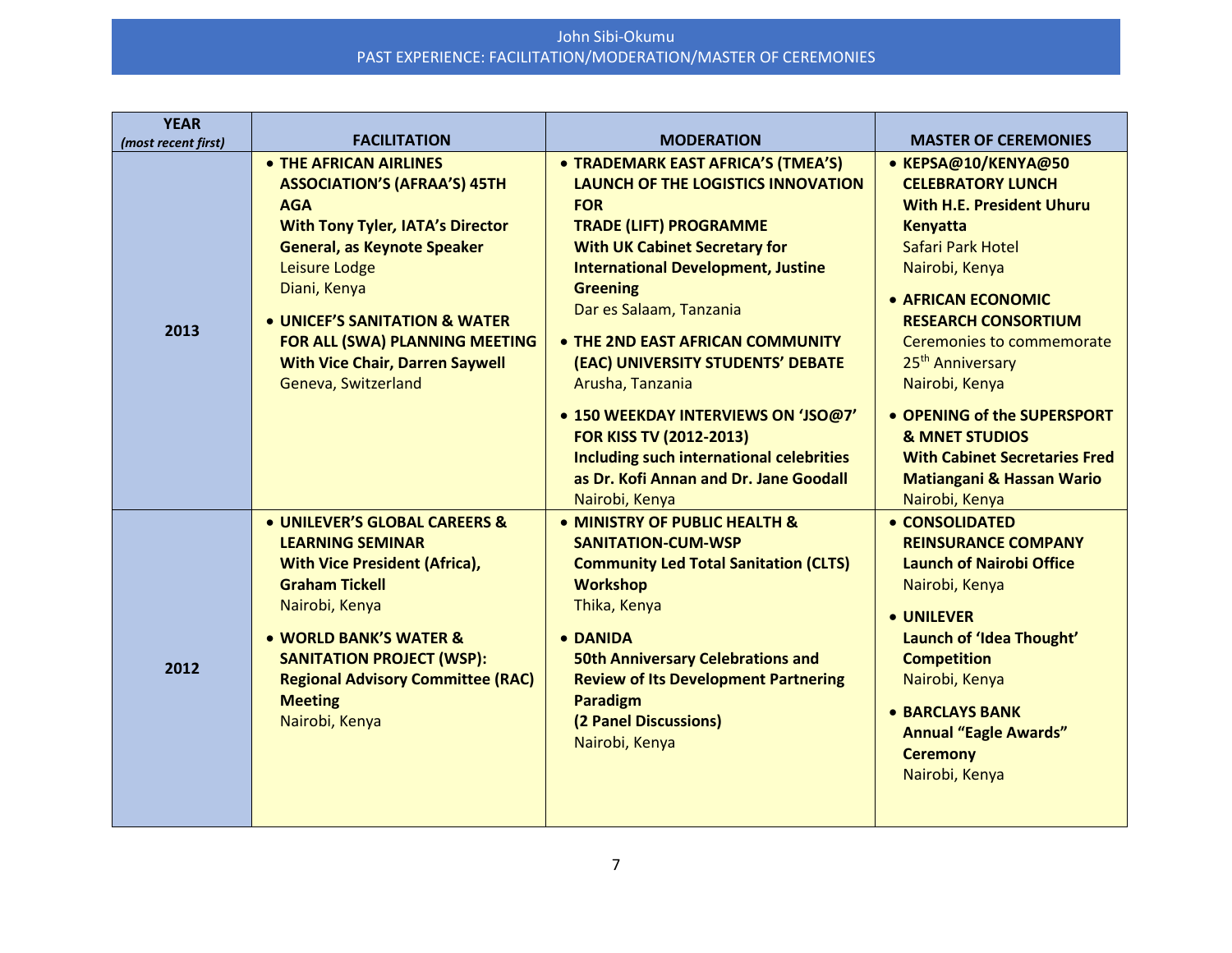| <b>YEAR</b><br>(most recent first) | <b>FACILITATION</b>                                                                                                                                                                                                                                                                                                                      | <b>MODERATION</b>                                                                                                                                                                                                                                                                                                                                                                                                                                                                                        | <b>MASTER OF CEREMONIES</b>                                                                                                                                                                                                                                                                                                            |
|------------------------------------|------------------------------------------------------------------------------------------------------------------------------------------------------------------------------------------------------------------------------------------------------------------------------------------------------------------------------------------|----------------------------------------------------------------------------------------------------------------------------------------------------------------------------------------------------------------------------------------------------------------------------------------------------------------------------------------------------------------------------------------------------------------------------------------------------------------------------------------------------------|----------------------------------------------------------------------------------------------------------------------------------------------------------------------------------------------------------------------------------------------------------------------------------------------------------------------------------------|
|                                    | • MINISTRY OF WATER & IRRIGATION<br><b>ANNUAL SECTOR REVIEW</b><br><b>With Minister Charity Ngilu &amp; PS</b><br><b>David Stower</b><br>Nairobi, Kenya                                                                                                                                                                                  | • INVESTMENT CLIMATE FACILITY FOR<br><b>AFRICA (ICF)</b><br><b>Summit Conference, (co-moderated with</b><br><b>Aidan Eyakuze)</b><br>Arusha, Tanzania<br>• MINISTRY OF WATER & IRRIGATION<br><b>Annual Sector Review Conference</b><br>Nairobi, Kenya<br>• MINISTRY OF PUBLIC HEALTH &<br><b>SANITATION-CUM- SNV</b><br><b>Community Led Total Sanitation (CLTS)</b><br><b>Conference</b><br>Nairobi, Kenya<br>• THE 1ST EAST AFRICAN COMMUNITY<br>(EAC) UNIVERSITY STUDENTS' DEBATE<br>Arusha, Tanzania | • UNEP<br>40 <sup>th</sup> Anniversary/Sasakawa<br><b>Legacy Dinner</b><br>Nairobi, Kenya                                                                                                                                                                                                                                              |
| 2011                               | • WORLD BANK'S WATER &<br><b>SANITATION PROJECT (WSP):</b><br><b>International Conference: Water &amp;</b><br><b>The Constitution</b><br><b>With Minister Charity Ngilu &amp; PS</b><br><b>David Stower</b><br>Nairobi, Kenya<br>• THE EAST AFRICAN BUSINESS<br><b>SUMMIT</b><br><b>Chairman: Josphat Mwaura, KPMG</b><br>Nanyuki, Kenya | • AFRICAN MEDICAL & RESEARCH<br><b>FOUNDATION (AMREF)</b><br><b>Business Plan Launch 2011-2014</b><br>Nairobi, Kenya<br>• AFRICAN MEDICAL & RESEARCH<br><b>FOUNDATION (AMREF)</b><br><b>Business Plan Launch 2011-2014</b><br>Pretoria, South Africa<br>• UNIVERSITY OF NAIROBI/UNHCR<br><b>COLLOQUY ON REFUGEES IN KENYA -</b><br>Nairobi, Kenya<br>• EAST AFRICAN ARTS SUMMIT 2011<br>Arusha, Tanzania                                                                                                 | • IT CONFERENCE DINNER<br><b>SPONSORED BY ERICSSON</b><br>Nairobi, Kenya<br>• THE 10TH EXCELLENCE IN<br><b>FINANCIAL REPORTING</b><br>("FIRE") Awards<br>Nairobi, Kenya<br>• IPPF's First Continental Forum<br><b>With Kenneth Kaunda and</b><br><b>Joyce Banda as keynote</b><br>speakers<br>Nairobi, Kenya<br>• NATION MEDIA GROUP - |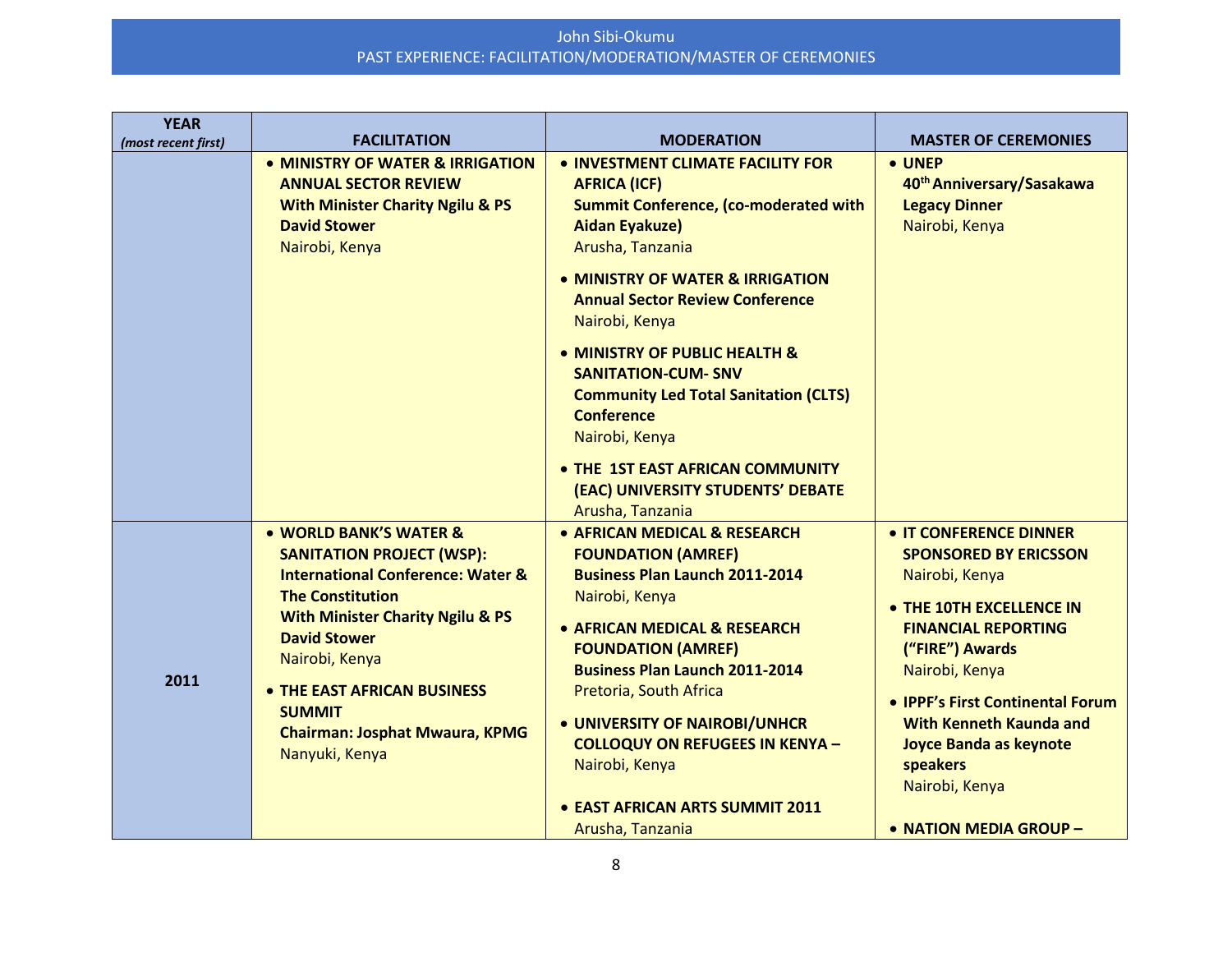| <b>YEAR</b><br>(most recent first) | <b>FACILITATION</b>                                                                                                                                                                                                  | <b>MODERATION</b>                                                                                                                                                                                                                                                                                                                  | <b>MASTER OF CEREMONIES</b>                                                                                                                                                                                                                                                                                                                                                                                                                                     |
|------------------------------------|----------------------------------------------------------------------------------------------------------------------------------------------------------------------------------------------------------------------|------------------------------------------------------------------------------------------------------------------------------------------------------------------------------------------------------------------------------------------------------------------------------------------------------------------------------------|-----------------------------------------------------------------------------------------------------------------------------------------------------------------------------------------------------------------------------------------------------------------------------------------------------------------------------------------------------------------------------------------------------------------------------------------------------------------|
|                                    | • WORLD BANK'S WATER &<br><b>SANITATION PROJECT (WSP)</b><br><b>Business Plan Meeting</b><br>Naivasha, Kenya<br>• WORLD BANK'S WATER &<br><b>SANITATION PROJECT (WSP)</b><br><b>Regional Forum</b><br>Nairobi, Kenya | • Trademark East Africa<br><b>Official Launch Event</b><br>Nairobi, Kenya                                                                                                                                                                                                                                                          | End of 50 <sup>th</sup> Anniversary<br><b>Festivities Dinner</b><br>Nairobi, Kenya<br>• STANDARD CHARTERED BANK<br>100 <sup>th</sup> Anniversary Dinner<br>Nairobi, Kenya<br>• ERNST & YOUNG<br><b>Budget Review Seminar</b><br>Nairobi, Kenya<br>• LIFEBUOY/ECOTACT<br><b>Guiness World Record</b><br><b>Handover Event</b><br>Nairobi, Kenya<br><b>• ERNST &amp; YOUNG</b><br><b>Entrepreneur of the Year, East</b><br><b>Africa Launch</b><br>Nairobi, Kenya |
| 2010                               |                                                                                                                                                                                                                      | • THE ICC BRIEF ON POST-ELECTION<br><b>VIOLENCE, NTV-KENYA</b><br><b>Host of Interactive Discussion with Luis</b><br><b>Moreno-Ocampo as Guest</b><br>Nairobi, Kenya<br><b>• GENDER EQUALITY AND</b><br><b>EMPOWERMENT CONFERENCE</b><br>Kigali, Rwanda<br>• Pan Africa Media Summit/ "Presidential"<br><b>Panel Discussions -</b> | • AIRTEL<br><b>Kenya Launch</b><br>Nairobi, Kenya<br>• National Museums of Kenya<br><b>Centenary Gala Dinner</b><br>Nairobi, Kenya                                                                                                                                                                                                                                                                                                                              |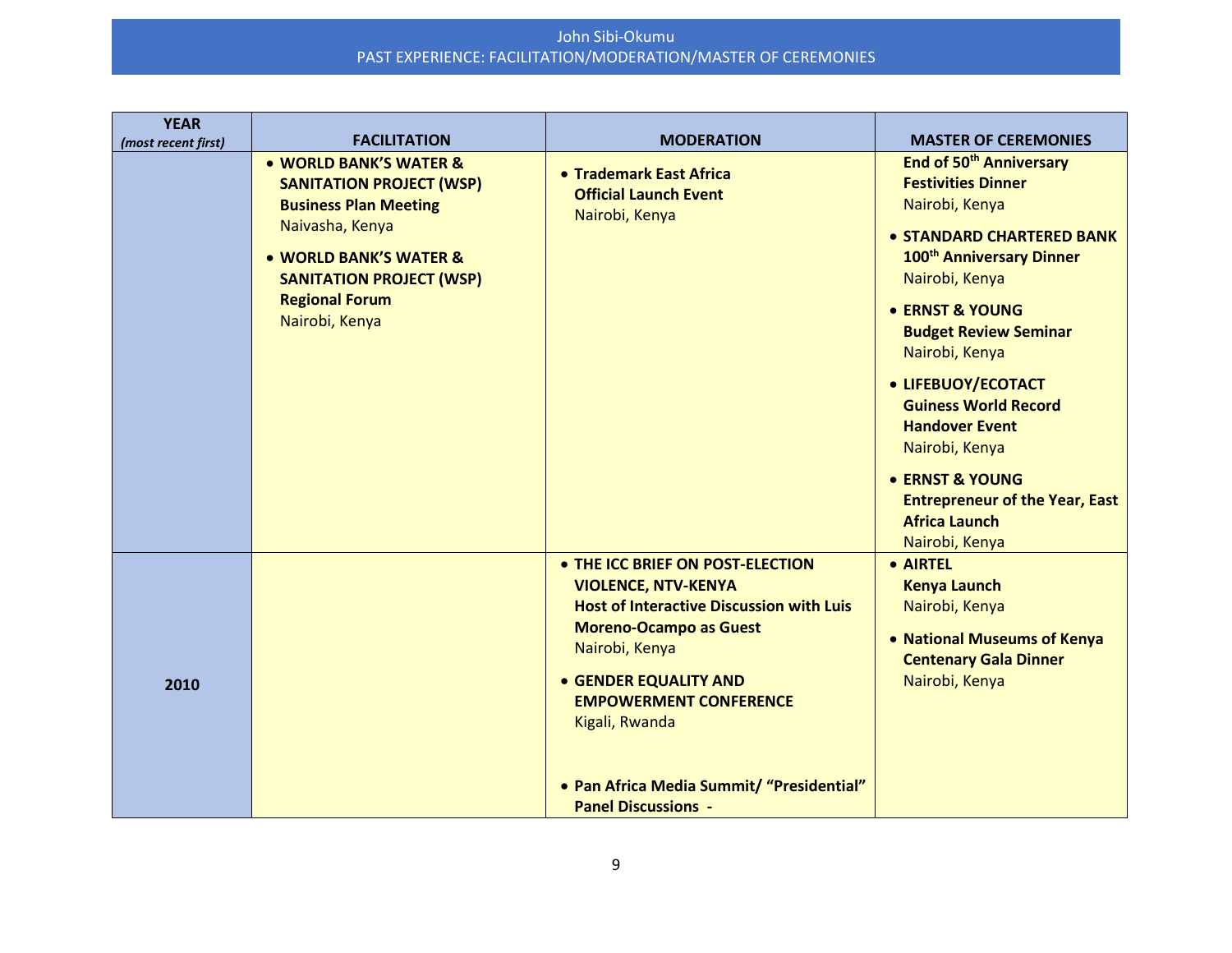| <b>YEAR</b><br>(most recent first) | <b>FACILITATION</b>                                                                                                                                                                                                                                                                                                                                                                                                                          | <b>MODERATION</b>                                                                                                                                                                                                                                                                                 | <b>MASTER OF CEREMONIES</b>                                                                                                                                                                                                                               |
|------------------------------------|----------------------------------------------------------------------------------------------------------------------------------------------------------------------------------------------------------------------------------------------------------------------------------------------------------------------------------------------------------------------------------------------------------------------------------------------|---------------------------------------------------------------------------------------------------------------------------------------------------------------------------------------------------------------------------------------------------------------------------------------------------|-----------------------------------------------------------------------------------------------------------------------------------------------------------------------------------------------------------------------------------------------------------|
|                                    |                                                                                                                                                                                                                                                                                                                                                                                                                                              | O Panelists: Raila Odinga; Paul Kagame;<br>Joachim Chissano; Benjamin Mkapa;<br><b>Wangari Maathai</b><br>Nairobi, Kenya                                                                                                                                                                          |                                                                                                                                                                                                                                                           |
| 2009                               | • UNICEF'S GLOBAL FRAMEWORK<br><b>FOR AFRICA</b><br><b>Midrand, South Africa</b><br>• WORLD BANK'S WATER &<br><b>SANITATION PROJECT (WSP)</b><br><b>Country Office Retreat</b><br>Lusaka, Zambia<br>• WORLD BANK'S WATER &<br><b>SANITATION PROJECT (WSP)</b><br><b>Regional Retreat</b><br>Nairobi, Kenya<br><b>. ALLIANCE FOR FINANCIAL</b><br><b>INCLUSION Inaugural Conference In</b><br><b>Collaboration With GTZ</b><br>Nairobi, Kenya | • FIRST EAST AFRICAN BUSINESS COUNCIL<br><b>ENERGY CONFERENCE</b><br>Dar es Salaam, Tanzania<br>• KPMG-TRAINING SOLUTIONS LTD. (TSL)<br><b>Robin Sharma - Motivational Speaker</b><br><b>Seminar</b><br>Nairobi, Kenya                                                                            | • RED CROSS/ RED CRESCENT<br><b>Council of Delegates' Opening</b><br><b>Session</b><br>Nairobi, Kenya<br>• STANDARD CHARTERED BANK<br>"DIVA" Account Re-Launch<br>Nairobi, Kenya                                                                          |
| 2008                               |                                                                                                                                                                                                                                                                                                                                                                                                                                              | • KENYA TOURIST BOARD HOSTS FOREIGN<br><b>TRAVEL WRITERS</b><br>Nairobi, Kenya<br>• KPMG'S TITANS OF KENYAN<br><b>MANAGEMENT SEMINAR</b><br><b>With Michael Joseph; Martin Oduor-</b><br><b>Otieno; Titus Naikuni; Vimal Shah;</b><br><b>Richard Leakey; Julius Kipng'etich</b><br>Nairobi, Kenya | • GTV EAST AFRICA LAUNCH<br><b>LAUNCH</b><br><b>With football great Marcel</b><br><b>Dessailly as guest of honour</b><br>Nairobi, Kenya<br>• HACO (KENYA) &TIGER<br><b>INDUSTRIES (SOUTH AFRICA)</b><br><b>Official Merger Ceremony</b><br>Nairobi, Kenya |
| 2007                               | • Coca Cola Bottlers' Conference<br><b>Port Louis, Mauritius</b>                                                                                                                                                                                                                                                                                                                                                                             |                                                                                                                                                                                                                                                                                                   | • MEDIA FOCUS ON AFRICA'S<br><b>SPONSORED DEBATE</b>                                                                                                                                                                                                      |